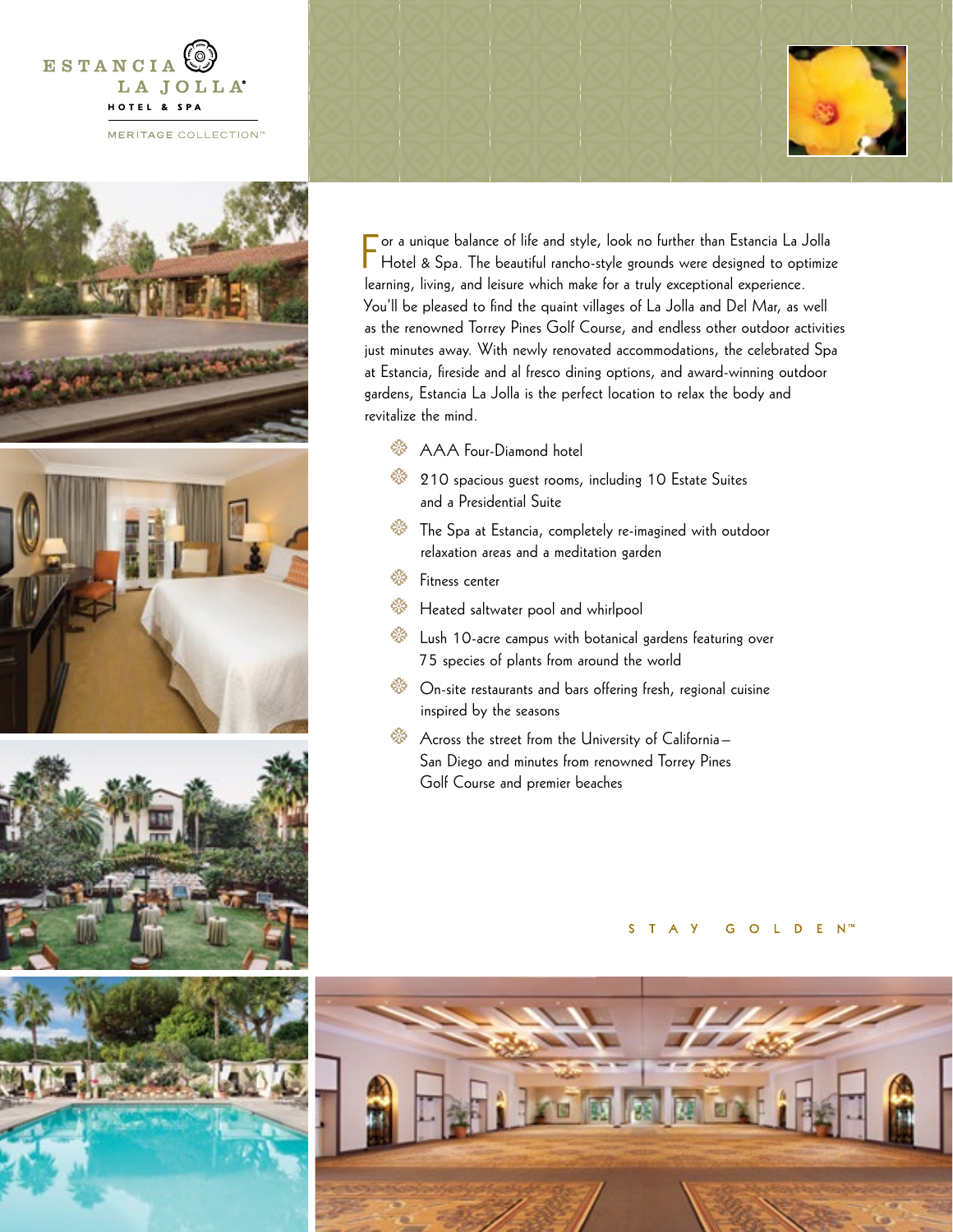



Estancia La Jolla Hotel & Spa is the ideal spot for successful meetings and unforgettable events. Our award-winning staff is dedicated to ensuring your complete satisfaction from arrival to departure. Our ergonomically advanced, state-of-the-art Learning Center is a premier conference destination in Southern California. No matter the event, whether you choose the executive boardroom or the recently reappointed 6,864 square foot La Jolla Ballroom, we've got you covered. With over 8,000 square feet of courtyard lawns and San Diego's mild climate, we encourage you to host your group outdoors. All venues are accompanied by the gracious service, decadent menus, and professional audio-visual amenities of our award-winning hotel. If you want your meeting or special event to be a truly unique experience, Estancia La Jolla Hotel & Spa is just your style.



- $\%$  21,335 square feet of indoor meeting space
- $\%$  6,864-square-foot La Jolla Ballroom
- **125-seat auditorium style Learning Theater**
- $\frac{36}{36}$  16 meeting rooms, many featuring natural light and outdoor patios
- $\frac{1}{\sqrt{2}}$  Four lush outdoor courtyards and lawns perfect for weddings and corporate functions
- $\frac{1}{200}$  Latest presentation technology and wireless internet access
- $\gg$  Meeting packages that feature continuous refreshment breaks

**[EstanciaLaJolla.com](http://EstanciaLaJolla.com) 855.731.6220**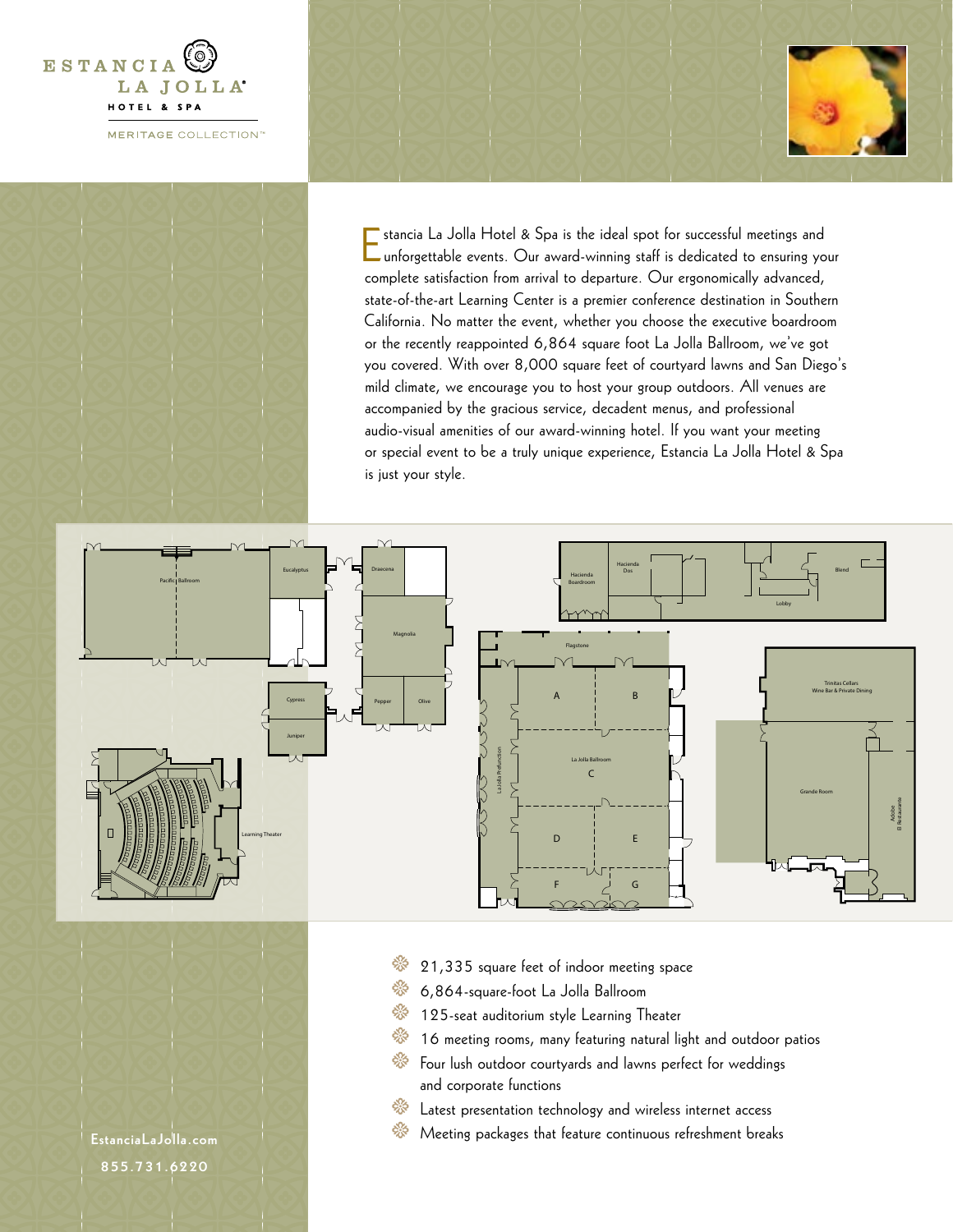|                                                             |         | LA JOLLA BALLROOM |                                 |                |                  |                  |                |                                |         |                          |
|-------------------------------------------------------------|---------|-------------------|---------------------------------|----------------|------------------|------------------|----------------|--------------------------------|---------|--------------------------|
| <b>ROOM NAME</b>                                            | SQ. FT. | <b>DIMENSIONS</b> | <b>CEILING</b><br><b>HEIGHT</b> | <b>BANQUET</b> | <b>RECEPTION</b> | <b>CLASSROOM</b> | <b>THEATER</b> | <b>HOLLOW</b><br><b>SQUARE</b> | U-SHAPE | <b>DOUBLE</b><br>U-SHAPE |
| LA JOLLA BALLROOM                                           | 6,864   | 104' X 66'        | $13' - 8'$                      | 440            | 700              | 396              | 766            |                                |         |                          |
| LA JOLLA BALLROOM A                                         | 858     | 26' X 33'         | $13' - 10'$                     | 50             | 80               | 45               | 70             | 36                             | 27      |                          |
| LA JOLLA BALLROOM B                                         | 858     | 26' X 33'         | $13' - 10'$                     | 50             | 80               | 45               | 70             | 36                             | 27      |                          |
| LA JOLLA BALLROOM C                                         | 2,178   | $33'$ X 66'       | $13' - 10'$                     | 130            | 230              | 132              | 210            | 72                             | 60      | 75                       |
| LA JOLLA BALLROOM D                                         | 858     | 26' X 33'         | $13' - 10'$                     | 50             | 80               | 45               | 70             | 36                             | 27      |                          |
| LA JOLLA BALLROOM E                                         | 858     | 26' X 33'         | $13' - 10'$                     | 50             | 80               | 45               | 70             | 36                             | 27      |                          |
| LA JOLLA BALLROOM AB                                        | 1.716   | 26' X 66'         | $13' - 10'$                     | 100            | 160              | 108              | 160            | 66                             | 63      |                          |
| LA JOLLA BALLROOM DE                                        | 1,716   | 26' X 66'         | $13' - 10'$                     | 100            | 160              | 108              | 160            | 66                             | 63      |                          |
| LA JOLLA BALLROOM FG                                        | 1,153   | 17' X 66'         | $10' - 8'$                      | 60             | 80               | 72               | 112            |                                |         |                          |
| LA JOLLA BALLROOM ABC                                       | 3.894   | 59' X 66'         | $13' - 10'$                     | 200            | 400              | 264              | 450            | 96                             | 78      | 135                      |
| LA JOLLA BALLROOM CDE                                       | 3.894   | 59' X 66'         | $13' - 10'$                     | 200            | 400              | 264              | 450            | 96                             | 78      | 135                      |
| LA JOLLA BALLROOM DEFG                                      | 2,838   | 43' X 66'         | $13' - 8'$                      | 150            | 285              | 166              | 355            | 78                             | 63      | 72                       |
| LA JOLLA BALLROOM CDEFG                                     | 4,818   | 73' X 66'         | $13' - 8'$                      | 320            | 515              | 324              | 596            | 117                            | 84      | 147                      |
| LA JOLLA BALLROOM ABCDE                                     | 5,676   | 86' X 66'         | $13' - 10'$                     | 350            | 550              | 363              | 675            | 123                            | 99      | 177                      |
| LA JOLLA PREFUNCTION A                                      | 1,520   | 95' X 16'         | $10' - 8'$                      |                | 160              |                  |                |                                |         |                          |
| <b>FLAGSTONE VERANDA</b><br>Partially Covered Outdoor Space | 2,314   | 26' X 89'         |                                 |                | 160              |                  |                |                                |         |                          |
| LA JOLLA GARDEN Outdoor Space                               | 1,615   | 65' X 20'         |                                 | 50             | 130              |                  |                |                                |         |                          |
| TOTAL INDOOR SO. FT                                         | 6,864   |                   |                                 |                |                  |                  |                |                                |         |                          |
| TOTAL OUTDOOR SQ. FT                                        | 3,929   |                   |                                 |                |                  |                  |                |                                |         |                          |
| <b>TOTAL SQ. FT</b>                                         | 10,793  |                   |                                 |                |                  |                  |                |                                |         |                          |

All capacities for the La Jolla Ballroom are based on formal banquet seating and 18" wide draped meeting tables

## **PRIVATE DINING/PUBLIC SPACES**

| <b>ROOM NAME</b>                       | SQ. FT. | <b>DIMENSIONS</b> | <b>CEILING</b><br><b>HEIGHT</b> | <b>BANQUET</b> | <b>RECEPTION</b> | <b>THEATER</b> | <b>ROYAL</b><br>CONFERENCE | <b>HOLLOW</b><br>SQUARE | U-SHAPE |
|----------------------------------------|---------|-------------------|---------------------------------|----------------|------------------|----------------|----------------------------|-------------------------|---------|
|                                        |         |                   |                                 |                |                  |                |                            |                         |         |
| <b>MUSTANGS &amp; BURROS</b>           | 1,092   | 46' X 20'         | 8'                              |                | 60               |                |                            |                         |         |
| MUSTANGS & BURROS Outdoor Patio Spaces | 2,009   | 46' X 26'         |                                 |                | 70               |                |                            |                         |         |
| TRINITAS CELLARS WINE BAR              | 508     | 20' X 31'         | 9.5'                            |                | 40               |                |                            |                         |         |
| TRINITAS CELLARS PRIVATE DINING ROOM   | 510     | 29' X 17'         | 9.5'                            | 30             | 40               |                | 24                         |                         |         |
| ADOBE EL RESTAURANTE                   | 1,254   | 19' X 66'         | $10' - 13'$                     | 60             | 70               |                | 54                         |                         |         |
| <b>GARDEN SUITE</b>                    | 440     | 21' X 20'         | 8'                              | 24             | 30               | 38             | 18                         | 18                      | 15      |
| POOL TERRACE Outdoor Space             | 6,375   | 139' X 94'        |                                 |                | 250              |                |                            |                         |         |
| TOTAL INDOOR SQ. FT                    | 4,224   |                   |                                 |                |                  |                |                            |                         |         |
| <b>TOTAL OUTDOOR SQ. FT</b>            | 8,384   |                   |                                 |                |                  |                |                            |                         |         |
| TOTAL SQ. FT                           | 12,608  |                   |                                 |                |                  |                |                            |                         |         |
|                                        |         |                   |                                 |                |                  |                |                            |                         |         |

ESTANCIA<sup>(3)</sup> LA JOLLA<sup>\*</sup> HOTEL & SPA MERITAGE COLLECTION"